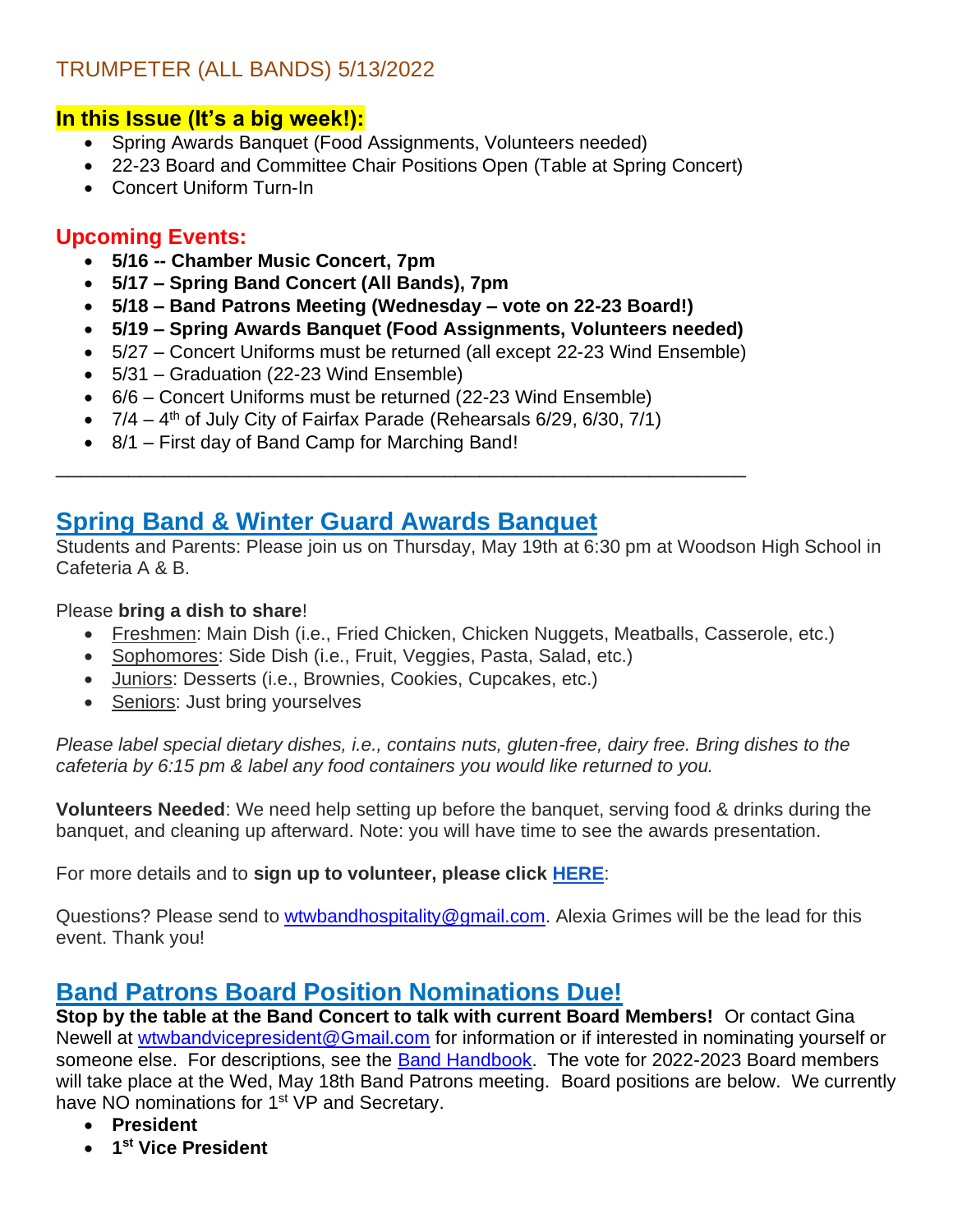- **2 nd Vice President (Guard)**
- **Treasurer**
- **Secretary**

# **Committee Chair Positions Coming Open in the Fall**

**Stop by the table at the Band Concert to talk with current volunteers.** Contact current chairs or Gina Newell to volunteer or get more information. Descriptions can also be found at in the Band [Handbook.](https://www.woodsonband.org/wp-content/uploads/2017/12/ParentHandbook.pdf) Contact information can be found [HERE.](https://www.woodsonband.org/contact-info/)

- **Marching Uniform Team (more info below) (HOT)**
- **Hospitality (1 Co-chair needed – see note in "banquet" above) (HOT)**
- **Concert Uniforms (1 Co-chair needed)**
- **Scrip**
- **Cav Cards**
- **Concessions Co-Chair**

#### **HOSPITALITY TEAM is looking for volunteers for the 2022-2023 School Year.**

Many thanks to Alexia Grimes for agreeing to take over as a Co-Chair for Band Hospitality. We are still in need of one more Co-Chair and a few team members.

The main role of Hospitality is to organize various band events in which food & beverage are provided (with the exception of Concessions related events, i.e. football games). Tasks involved are updating & sharing past sign ups, creating event flyers, purchasing event supplies (food, drink, paper products, decorations), and overseeing set up, food/drink distribution, and clean-up at various events.

It is not a difficult job to do, but it is an active position that involves organizing events/activities throughout the school year. This is why having 2 co-chairs along with a few team members would be beneficial. Please see attached document for an outline of events that Hospitality assists with.

If you are interested, please send an email to [wtwhospitality@gmail.com.](mailto:wtwhospitality@gmail.com) Thank you!

**MARCHING UNIFORM TEAM** Please consider taking on just part of the marching uniforms role! Thanks to those who have volunteered to help (or even lead) but can't commit to all the events. Can you team with them to make sure games and competitions are covered? Friday nights, Saturday competitions and Wash directors are needed.

Please contact Molly Lang [\(Molly.Lang@live.com\)](mailto:Molly.Lang@live.com) or Alex Sharp [\(sharp97@verizon.net\)](mailto:sharp97@verizon.net) to volunteer or find out more.

## **Concert Uniform Return Process**

**All Seniors and 2022-23 Concert and Symphonic Band Members** - Clean your uniforms immediately following the concert on 5/17 and **return to the band room by May 27**. Make sure your clean uniform is in your garment bag with your name tag showing.

**2022-23 Wind Ensemble** - Clean your uniform IMMEDIATELY following graduation and **return to the band room by June 6**.

**Tuxedo Cleaning Instructions** - Wash garment bag in cold water and hang to dry. Dry clean tux. Put receipt in nametag holder of garment bag. Keep shoes, shirt, tie, cummerbund, and socks at home.